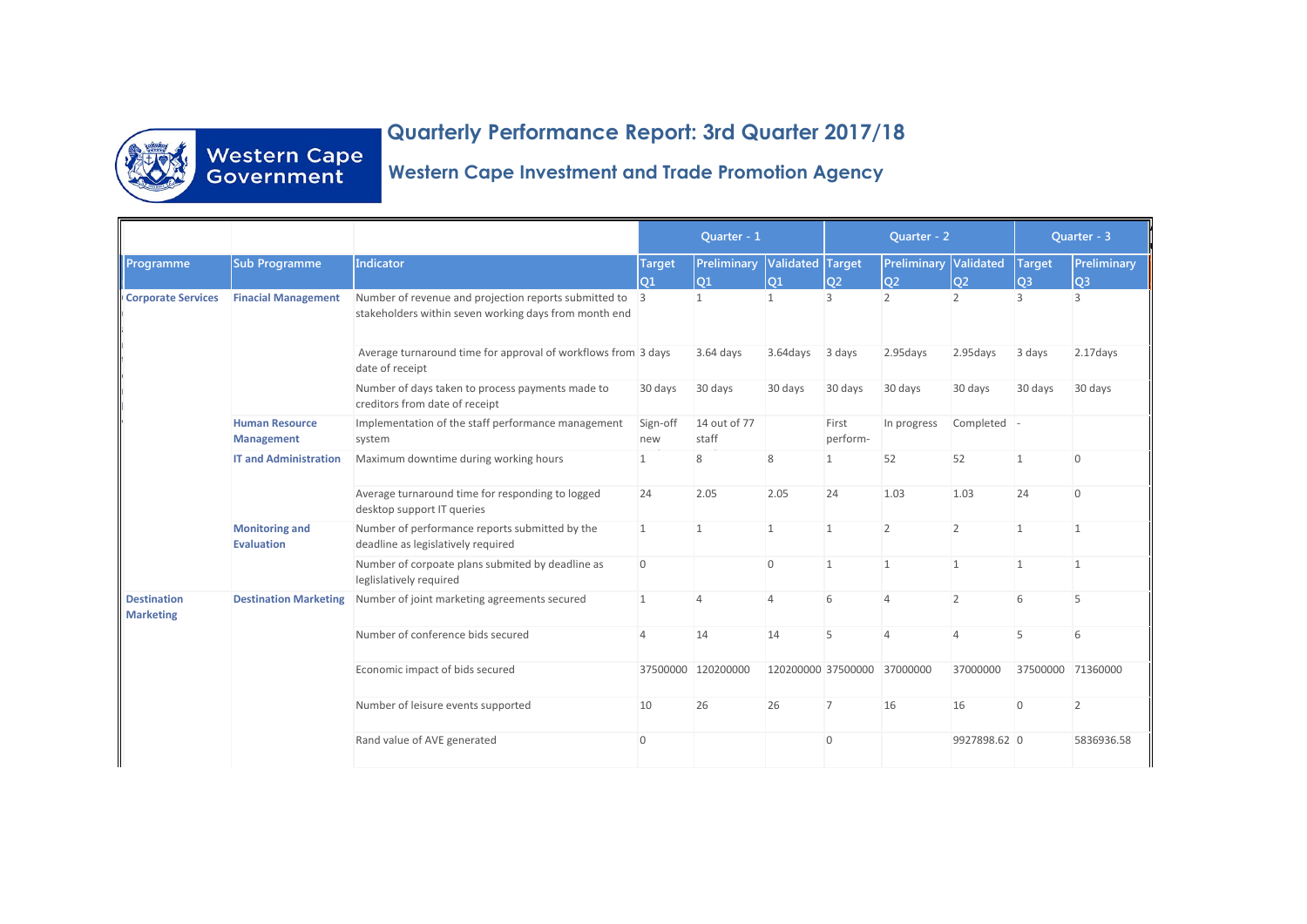|                                              |                                              |                                                                                      | Quarter - 1    |                          |                               | Quarter - 2    |                                                |                | Quarter - 3                     |                               |
|----------------------------------------------|----------------------------------------------|--------------------------------------------------------------------------------------|----------------|--------------------------|-------------------------------|----------------|------------------------------------------------|----------------|---------------------------------|-------------------------------|
| Programme                                    | <b>Sub Programme</b>                         | Indicator                                                                            | Target,<br>lQ1 | <b>Preliminary</b><br>O1 | <b>Validated Target</b><br>Q1 | lQ2            | <b>Preliminary Validated</b><br>Q <sub>2</sub> | lo2            | <b>Target</b><br>Q <sub>3</sub> | Preliminary<br>Q <sub>3</sub> |
| Investment<br>Promotion                      | <b>Investment Promotion</b>                  | Number of investment projects realised                                               |                |                          |                               | 5              | $\overline{\phantom{a}}$                       |                |                                 |                               |
|                                              |                                              | Number of investment projects realised in the agri-<br>business sector               | $\mathbf{1}$   |                          |                               | 3              | $\overline{2}$                                 | $\overline{2}$ |                                 |                               |
| <b>Marketing and</b><br><b>Communication</b> | <b>Marketing and</b><br><b>Communication</b> | Number of strategic media engagements hosted                                         |                |                          | 6                             | 3              | 10                                             | 10             |                                 | 17                            |
|                                              |                                              | Number of strategic corporate agency events hosted                                   | 1              | 6                        | 6                             | $\overline{3}$ | 5                                              | 5              |                                 | 9                             |
| <b>Trade Promotion</b>                       | <b>Trade Promotion</b>                       | Number of business agreements signed                                                 |                | 8                        | 8                             | 5              | 13                                             | 13             |                                 | 18                            |
| <b>Wesgro Research</b>                       | <b>Wesgro Research</b>                       | Number of relevant tourism, trade and investment<br>publications developed           | $\mathbf{0}$   | 19                       | 19                            | 50             | 50                                             | 50             | $\Omega$                        | 26                            |
|                                              |                                              | Average turnaround time to complete research requests 3 days<br>from date of receipt |                | $1.6$ days               | 1.6days                       | 3 days         | 1.3 days                                       | 1.3days        | 3 days                          | 1.3 days                      |
| Information sumitted by CFO:Kholeka Zama     |                                              |                                                                                      |                |                          |                               |                |                                                |                |                                 |                               |
| Telephone No: 021 487 4807                   |                                              |                                                                                      |                |                          |                               |                |                                                |                |                                 |                               |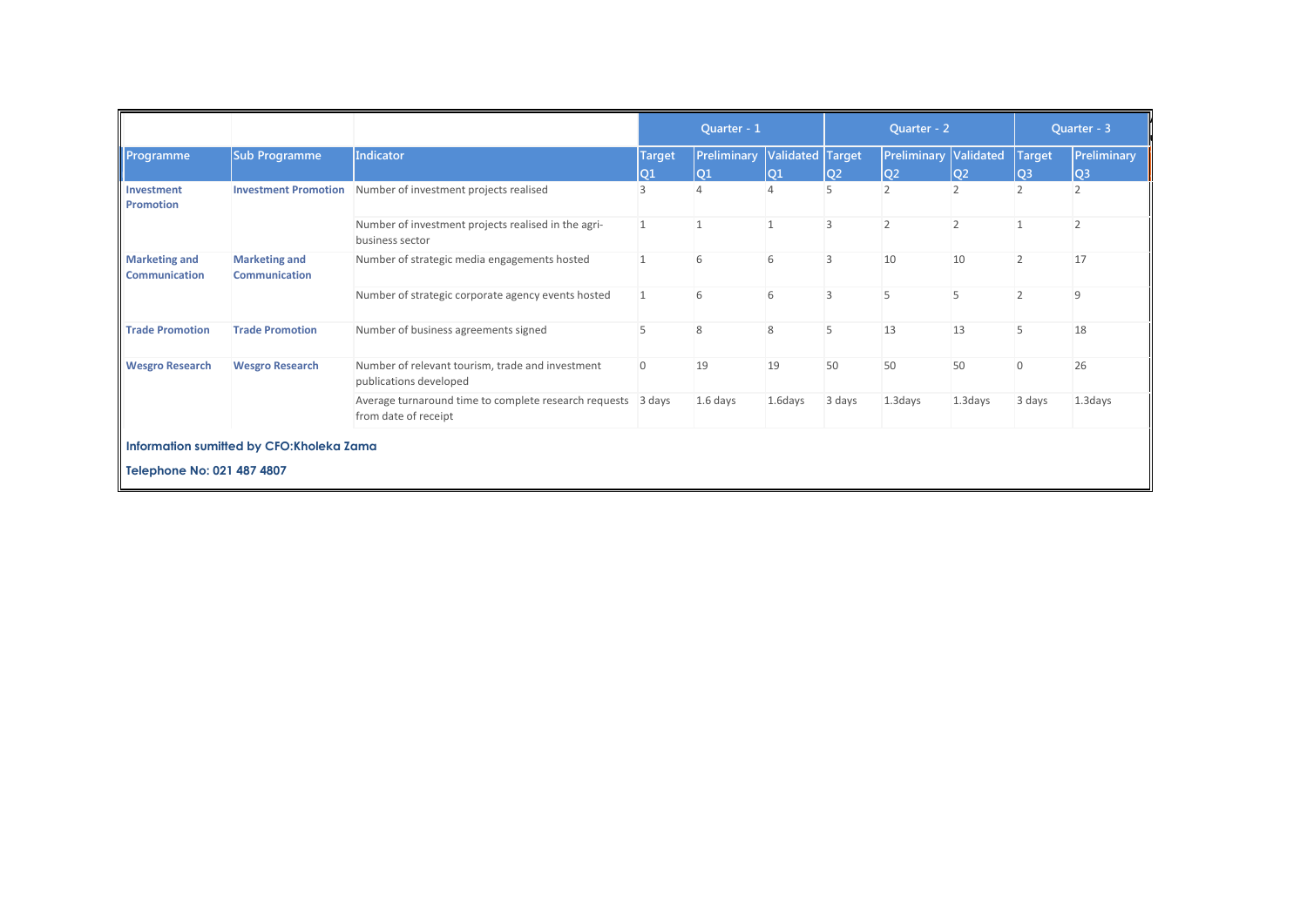**Automation Performance Report: 3rd Quarter 2017/18 and Trade Proportion Agency**